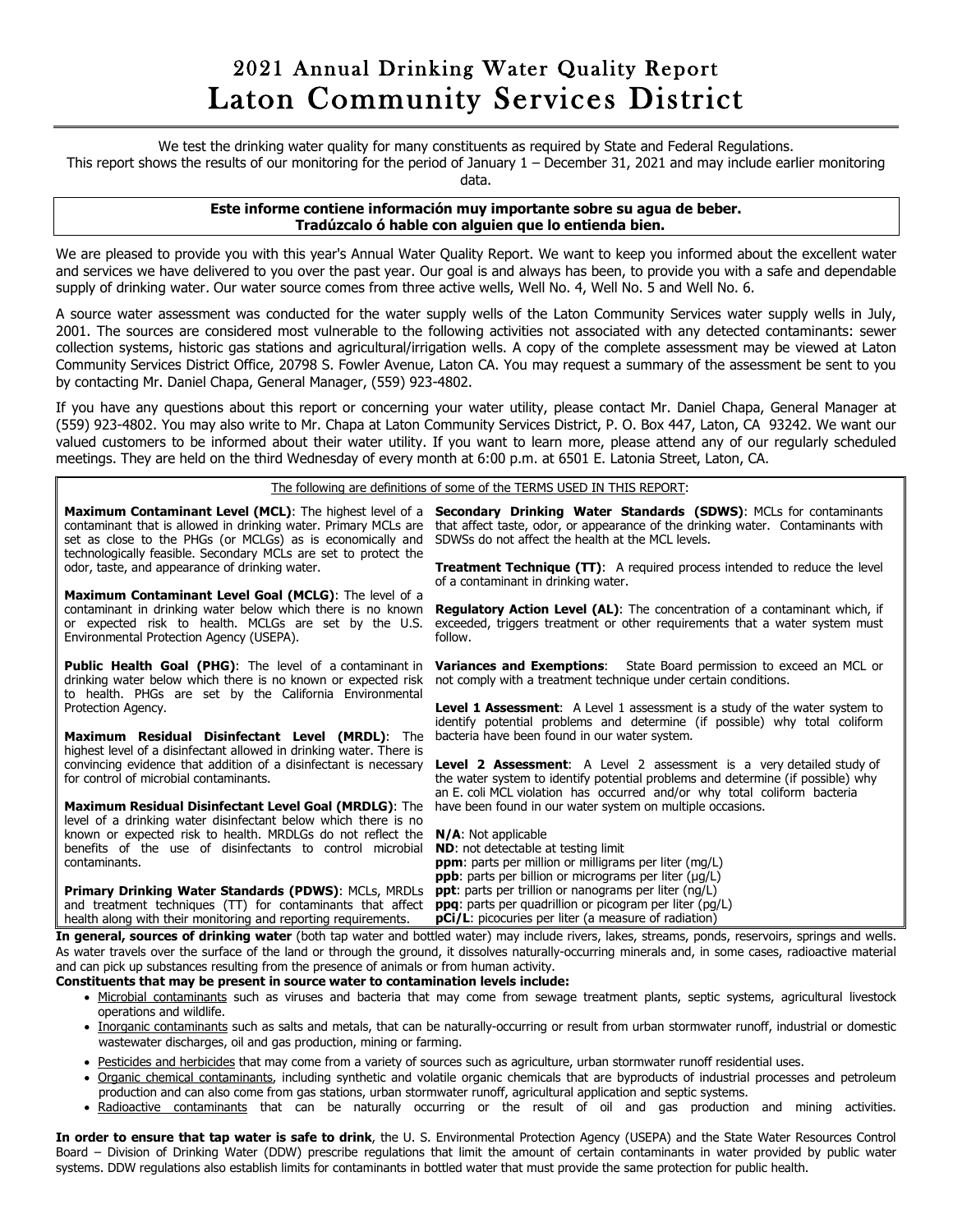**If present, elevated levels of lead can cause serious health problems**, especially for pregnant women and young children. Lead in drinking water is primarily from materials and components associated with service lines and home plumbing. Laton Community Service District is responsible for providing high quality drinking water, but cannot control the variety of materials used in plumbing components. When your water has been sitting for several hours, you can minimize the potential for lead exposure by flushing your tap for 30 seconds to 2 minutes before using water for drinking or cooking. If you are concerned about lead in your water, you may wish to have your water tested. Information on lead in drinking water, testing methods and steps you can take to minimize exposure is available from the Safe Drinking Water Hotline or a[t http://www.epa.gov/safewater/lead.](http://www.epa.gov/safewater/lead)

**The following tables list all the drinking water constituents that were detected** during the most recent samplings for the constituent. The presence of these constituents in the water does not necessarily indicate that the water poses a health risk. The DDW requires us to monitor for certain constituents less than once per year because the concentrations of these constituents are not expected to vary significantly from year to year. Some of the data, though representative of the water quality, are therefore more than one year old.

| SAMPLING RESULTS SHOWING THE DETECTION OF COLIFORM BACTERIA |                                        |                                  |                                  |             |                                        |  |  |  |
|-------------------------------------------------------------|----------------------------------------|----------------------------------|----------------------------------|-------------|----------------------------------------|--|--|--|
| Microbiological<br><b>Contaminants</b>                      | <b>Highest</b><br>No. of<br>detections | No. of<br>months in<br>violation | <b>MCL</b>                       | <b>MCLG</b> | <b>Typical Source of Contamination</b> |  |  |  |
| E. coli<br>(Revised Total Coliform<br>Rule)                 | (In the year)                          |                                  | (a)                              |             | Human and animal fecal waste           |  |  |  |
| Total Coliform Bacteria                                     | (In a month)                           | (b)                              | 1 positive monthly sample<br>(b) |             | Naturally present in the environment   |  |  |  |
| Fecal Coliform and E. coli                                  | (In the year)                          | (c)                              | (c)                              | None        | Human and animal fecal waste           |  |  |  |

(a) Routine and repeat samples are total coliform-positive and either is E. coli-positive or system fails to take repeat samples following E.coli-positive routine sample or system fails to analyze total coliform-positive repeat sample for E. coli.

(b) In 2021, the Total Coliform Bacteria standard changed. Between January 1, 2021 and June 30, 2021, two or more positive monthly samples represents a violation of the MCL. Beginning July 1, 2021, two or more positive monthly samples triggers a TT assessment.

(c) Beginning July 1, 2021, the Revised Total Coliform Rule became effective. Between January 1, 2021 and June 30, 2021, the MCL criteria listed in Note (a) was enforced for Fecal Coliform and E. coli.

E. Coli/Fecal Coliform: E. coli/Fecal coliforms are bacteria whose presence indicate that water may be contaminated with human or animal wastes. Total Coliform: Coliforms are bacteria that are naturally present in the environment and are used as an indicator that other, potentially harmful, bacteria may be present.

The District collects 5 samples each month.

| <b>TEST RESULTS (A)</b>                  |                                |     |                             |                                                  |                                                                |                                                                |                                                                                                                                        |  |  |  |
|------------------------------------------|--------------------------------|-----|-----------------------------|--------------------------------------------------|----------------------------------------------------------------|----------------------------------------------------------------|----------------------------------------------------------------------------------------------------------------------------------------|--|--|--|
| Lead and<br><b>Copper</b><br><b>Rule</b> | No. of<br>samples<br>collected |     | <b>MCLG Action</b><br>Level | 90 <sup>th</sup><br>percentile<br>level detected | <b>No. Sites</b><br><b>Exceeding</b><br><b>Action</b><br>Level | Number of Schools<br><b>Requesting Lead</b><br><b>Sampling</b> | <b>Typical Source of Contamination</b>                                                                                                 |  |  |  |
| Lead (ppb)<br>2021                       | 10                             | 2   | 15                          | <b>ND</b>                                        |                                                                | (Completed - 2018)                                             | Internal corrosion of household water<br>plumbing systems; discharges from<br>industrial manufacturers; erosion of<br>natural deposits |  |  |  |
| Copper<br>(ppm) 2021                     | 10                             | 0.3 | 1.3                         | 0.078                                            |                                                                | N/A                                                            | Internal corrosion of household plumbing<br>systems; erosion of natural deposits;<br>leaching from wood preservatives                  |  |  |  |

| SAMPLING RESULTS FOR SODIUM AND HARDNESS                             |            |                      |                       |                                     |           |                                             |  |  |  |
|----------------------------------------------------------------------|------------|----------------------|-----------------------|-------------------------------------|-----------|---------------------------------------------|--|--|--|
| <b>Chemical or</b><br><b>Constituent</b><br>(and reporting<br>units) | <b>MCL</b> | <b>PHG</b><br>[MCLG] | <b>Sample</b><br>Date | Average<br>Level<br><b>Detected</b> | Range     | <b>Typical Source of Contamination</b>      |  |  |  |
| Hardness (ppm)                                                       | None       | None                 | 2020/2021             | 84                                  | 29 to 160 | Generally found in ground and surface water |  |  |  |
| Sodium (ppm)                                                         | None       | None                 | 2020/2021             | 16                                  | 9.9 to 20 | Generally found in ground and surface water |  |  |  |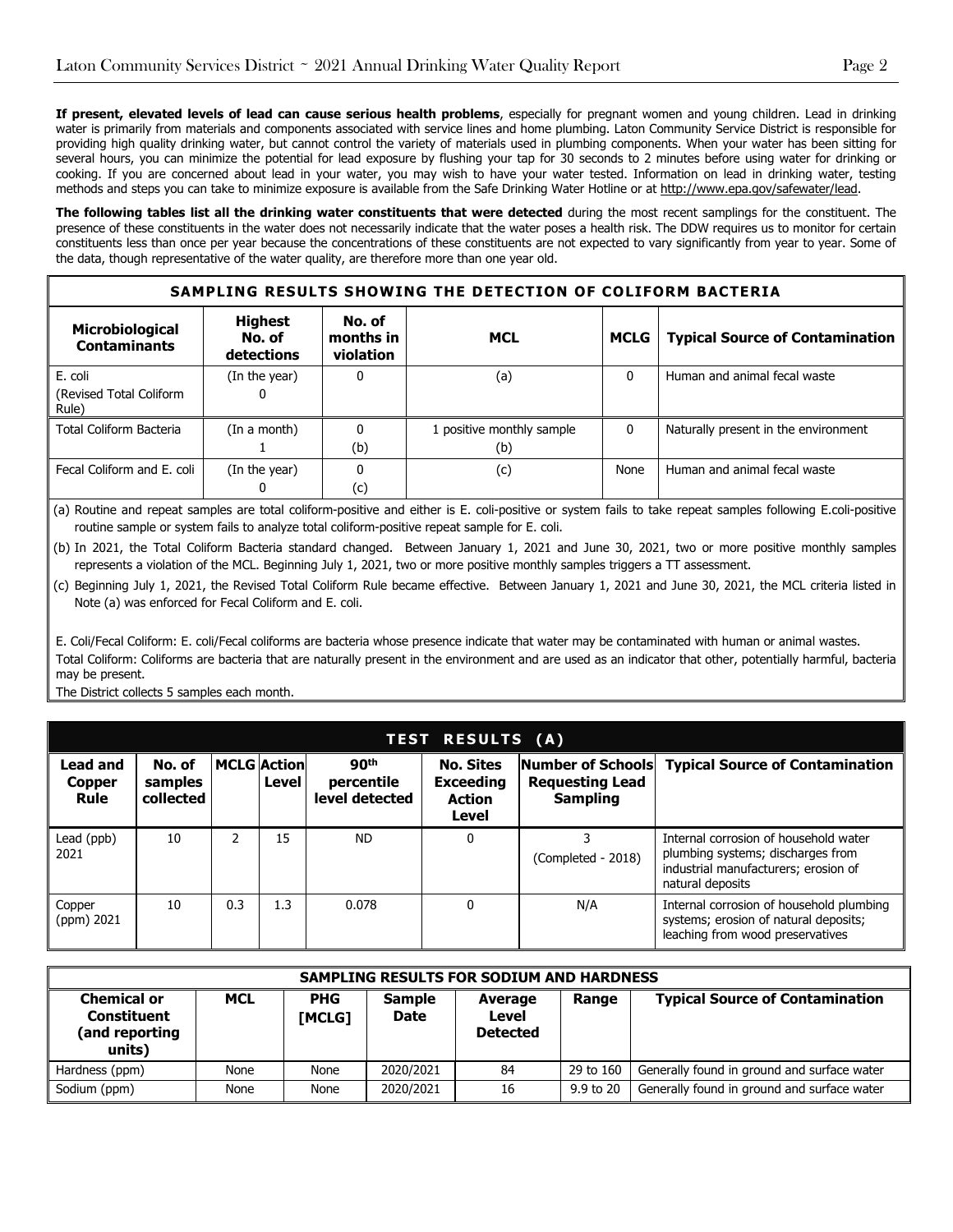| DETECTION OF CONTAMINANTS WITH A PRIMARY DRINKING WATER STANDARD |                                 |                             |                              |                                            |                 |                                                                                                                |  |  |  |
|------------------------------------------------------------------|---------------------------------|-----------------------------|------------------------------|--------------------------------------------|-----------------|----------------------------------------------------------------------------------------------------------------|--|--|--|
| <b>Chemical or</b><br>Constituent<br>(and reporting<br>units)    | <b>MCL</b>                      | <b>PHG</b><br><b>IMCLG1</b> | <b>Sample</b><br><b>Date</b> | Average<br>Level<br><b>Detected</b>        | Range<br>(B)    | <b>Typical Source of Contamination</b>                                                                         |  |  |  |
| Nitrate as N (ppm)                                               | 10                              | 10                          | 2019/2020/<br>2021           | 0.6                                        | ND to $1.1$ (C) | Runoff and leaching from fertilizer use; leaching<br>from septic tanks, sewage; erosion of natural<br>deposits |  |  |  |
|                                                                  | <b>RADIOACTIVE CONTAMINANTS</b> |                             |                              |                                            |                 |                                                                                                                |  |  |  |
| <b>Chemical or</b><br>Constituent<br>(and reporting<br>units)    | <b>MCL</b>                      | <b>PHG</b><br><b>IMCLG1</b> | <b>Sample</b><br><b>Date</b> | <b>Average</b><br>Level<br><b>Detected</b> | Range (B)       | <b>Typical Source of</b><br><b>Contamination</b>                                                               |  |  |  |
| Gross Alpha Activity<br>(pCi/L)                                  | 15                              | N/A                         | 2013/2014/<br>2018           | 6.3                                        | ND to 17.10 (D) | Erosion of natural deposits                                                                                    |  |  |  |

| <b>DETECTION OF CONTAMINANTS WITH A SECONDARY DRINKING WATER STANDARD (E)</b> |            |                              |                                         |                   |                                                                |  |  |  |
|-------------------------------------------------------------------------------|------------|------------------------------|-----------------------------------------|-------------------|----------------------------------------------------------------|--|--|--|
| <b>Chemical or Constituent</b><br>(and reporting units)                       | <b>MCL</b> | <b>Sample</b><br><b>Date</b> | <b>Average Level</b><br><b>Detected</b> | Range<br>(B)      | <b>Typical Source of Contamination</b>                         |  |  |  |
| Chloride (ppm)                                                                | 500        | 2020/2021                    | 8.3                                     | 1.8 to 17         | Runoff/leaching from natural deposits; seawater<br>influence   |  |  |  |
| Iron (ppb)                                                                    | 300        | 2020/2021                    | 160                                     | ND to 280         | Leaching from natural deposits; industrial wastes.             |  |  |  |
| Specific Conductance (µS/cm)                                                  | 1600       | 2020/2021                    | 220                                     | 140 to 350        | Substances that form ions when in water; seawater<br>influence |  |  |  |
| Sulfate (ppm)                                                                 | 500        | 2020/2021                    | 10.4                                    | $4.1$ to 16       | Runoff/leaching from natural deposits; industrial<br>wastes    |  |  |  |
| Total Dissolved Solids (TDS)<br>(ppm)                                         | 1000       | 2020/2021                    | 142                                     | 95 to 220         | Runoff/leaching from natural deposits                          |  |  |  |
| Turbidity (Units)                                                             | 5          | 2020/2021                    | 0.39                                    | $0.24$ to<br>0.61 | Soil runoff                                                    |  |  |  |

|                                         | DETECTION OF SYNTHETIC ORGANIC CONTAMINANTS INCLUDING PESTICIDES & HERBICIDES |                      |                              |                                     |             |                                                                                                                                                                                                                                                                   |  |  |  |  |
|-----------------------------------------|-------------------------------------------------------------------------------|----------------------|------------------------------|-------------------------------------|-------------|-------------------------------------------------------------------------------------------------------------------------------------------------------------------------------------------------------------------------------------------------------------------|--|--|--|--|
| <b>Constituent</b>                      | <b>MCL</b>                                                                    | <b>PHG</b><br>[MCLG] | <b>Sample</b><br><b>Date</b> | Average<br>Level<br><b>Detected</b> | Range       | <b>Typical Source of Contamination</b>                                                                                                                                                                                                                            |  |  |  |  |
| Trichloropropane<br>$(1,2,3-TCP)$ (ppt) |                                                                               | 0.7                  | 2019/2021                    | <b>ND</b>                           | $N/A$ $(F)$ | Discharge from industrial and agricultural chemical factories; leaching<br>from hazardous waste sites; used as cleaning and maintenance<br>solvent, paint and varnish remover, and cleaning and degreasing<br>agent; byproduct of other compounds and pesticides. |  |  |  |  |

(A) Results reported due to regulatory requirement or detection of a constituent.

- (B) Results reported include amounts that are less than the State Water Resources Control Board Division of Drinking Water (DDW) required detection level for this contaminant.
- (C) ABOUT NITRATE: Nitrate in drinking water at levels above 10 mg/L (as N) is a health risk for infants of less than six months of age. Such nitrate levels in drinking water can interfere with the capacity of the infant's blood to carry oxygen, resulting in a serious illness; symptoms include shortness of breath and blueness of the skin. Nitrate levels as N that are above 10 mg/L may also affect the ability of the blood to carry oxygen in other individuals, such as pregnant women and those with certain specific enzyme deficiencies. If you are caring for an infant, or you are pregnant, you should ask advice from your health care provider.

**(D) ABOUT GROSS ALPHA ACTIVITY:** Certain minerals are radioactive and may emit a form of radiation known as alpha radiation. Some people who drink water containing alpha emitters in excess of the MCL over many years may have an increased risk of getting cancer.

(E) ABOUT SECONDARY DRINKING WATER STANDARDS: Secondary MCLs are set to protect you against unpleasant aesthetic affects such as color, taste, odor or appearance of drinking water. The elevated levels are typically naturally occurring.

(F) ABOUT 1,2,3-TCP: Some people who drink water containing 1,2,3-trichloropropane (1,2,3-TCP) in excess of the MCL over many years may have an increased risk of getting cancer. 1,2,3-TCP had a notification level (NL) of 5 ppt until December 14, 2017, when the MCL of 5 ppt became effective.

## **Additional General Information On Drinking Water**

All drinking water, including bottled water, may reasonably be expected to contain at least small amounts of some constituents. The presence of constituents does not necessarily indicate that the water poses a health risk. More information about constituents, contaminant levels and potential health effects can be obtained by calling the Environmental Protection Agency's Safe Drinking Water Hotline at 1-800-426-4791 or their website [http://www.epa.gov/safewater/hfacts.html.](http://www.epa.gov/safewater/hfacts.html)